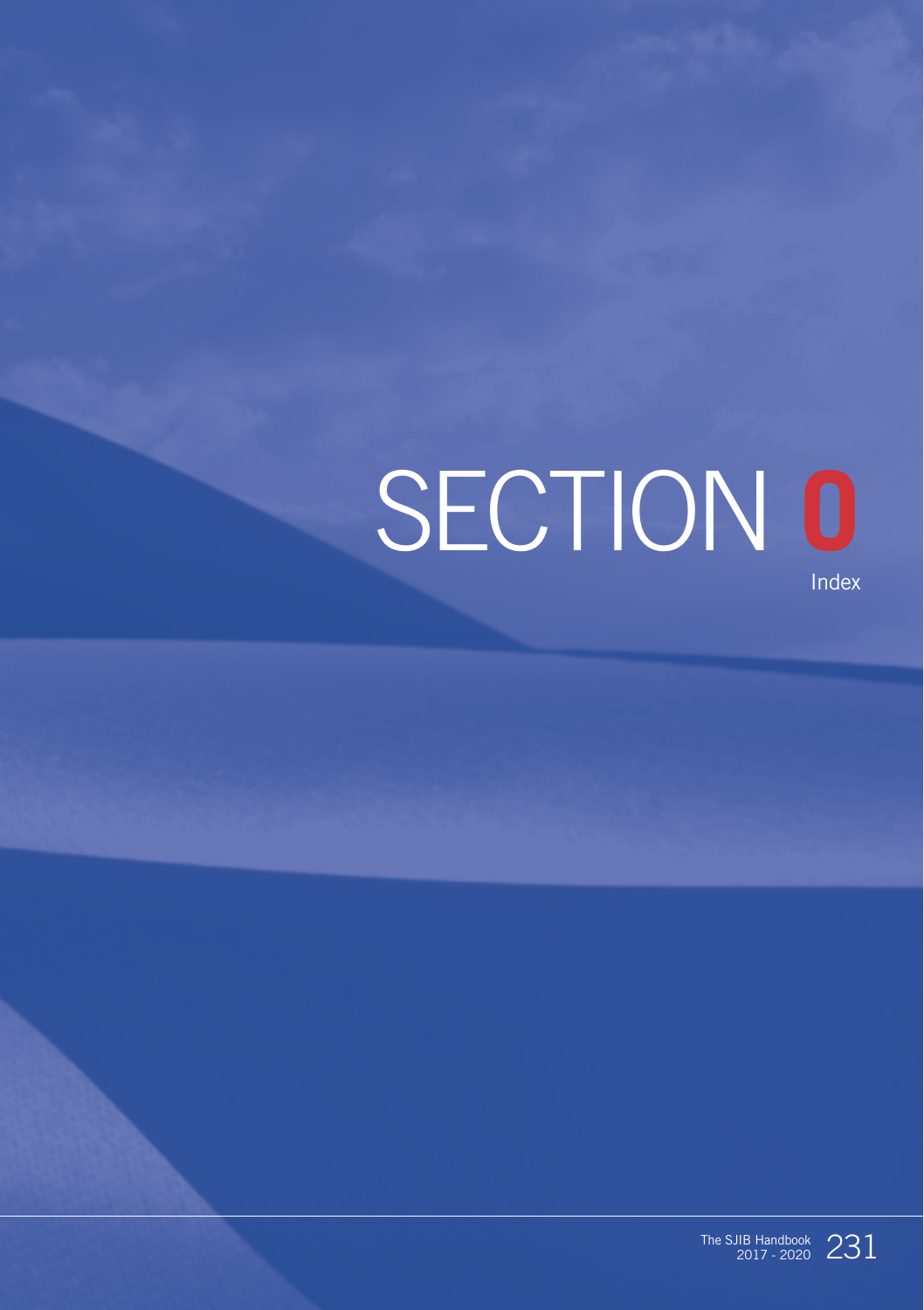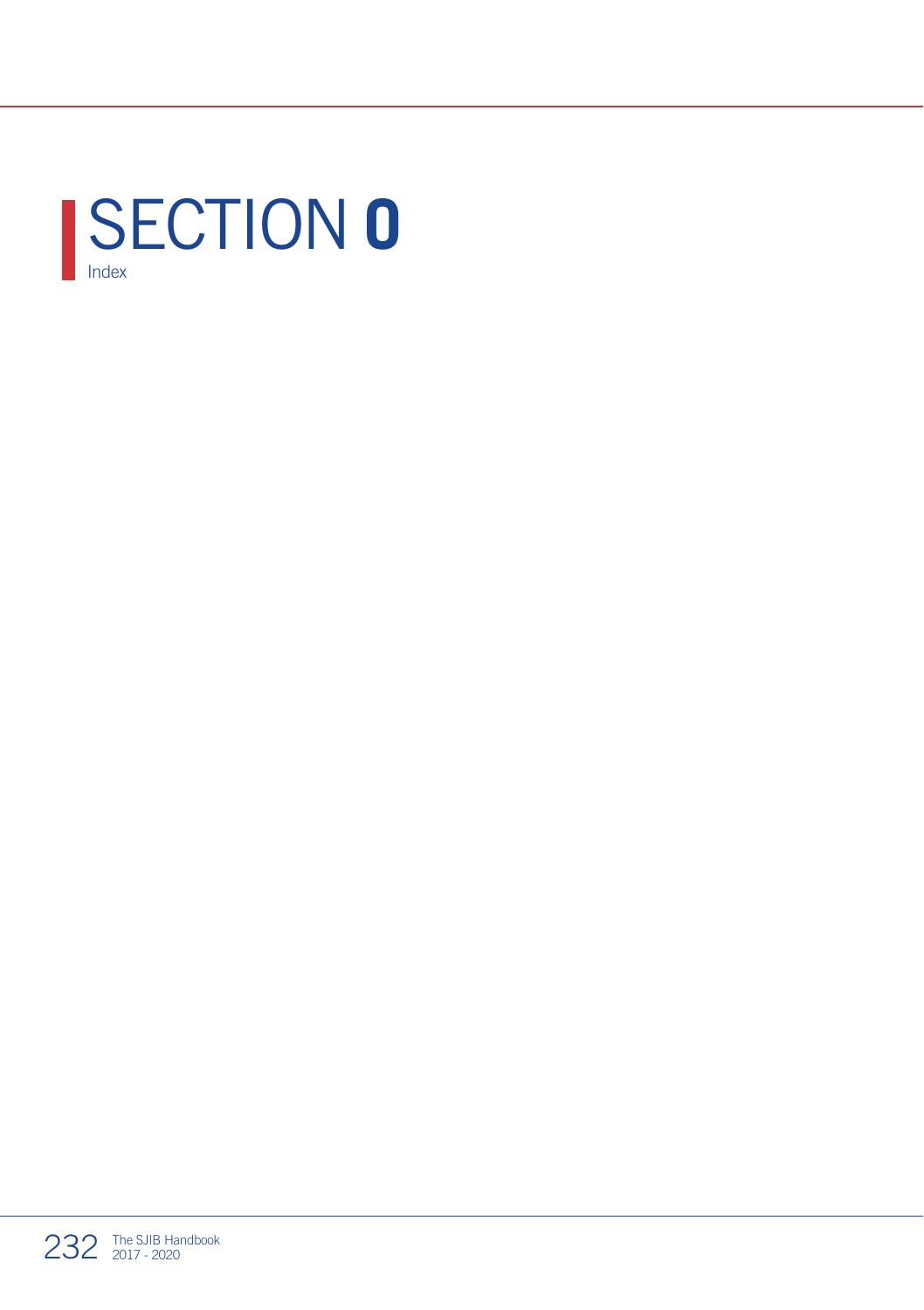# $\overline{A}$

|                   | Absence        |  |
|-------------------|----------------|--|
| G5.5              |                |  |
| <b>B13</b>        |                |  |
| Appendix B3       |                |  |
| G5.5              |                |  |
| <b>B315</b>       |                |  |
| B31.6             |                |  |
| A20               |                |  |
| 124               |                |  |
| K <sub>10.3</sub> |                |  |
|                   | <b>Appeals</b> |  |
| A17               |                |  |
| K7                |                |  |
| H <sub>21</sub>   |                |  |
| G10               |                |  |
| N <sub>1</sub>    |                |  |
| M <sub>2</sub>    |                |  |
| K8.10             |                |  |
| K8.4              |                |  |
| 124               |                |  |
| K9.5              |                |  |
| K9.9              |                |  |
| KR 13             |                |  |
| Appendix J7       |                |  |
| П                 |                |  |
| J15               |                |  |
| J14               |                |  |
| J16               |                |  |
| J17               |                |  |
| .19               |                |  |
| J20               |                |  |
| 4                 |                |  |
| 121               |                |  |
| J11               |                |  |
| $\pm$ 11          |                |  |
| J25               |                |  |
| .12               |                |  |
| J3                |                |  |
| .J7               |                |  |
| .15               |                |  |
| .16               |                |  |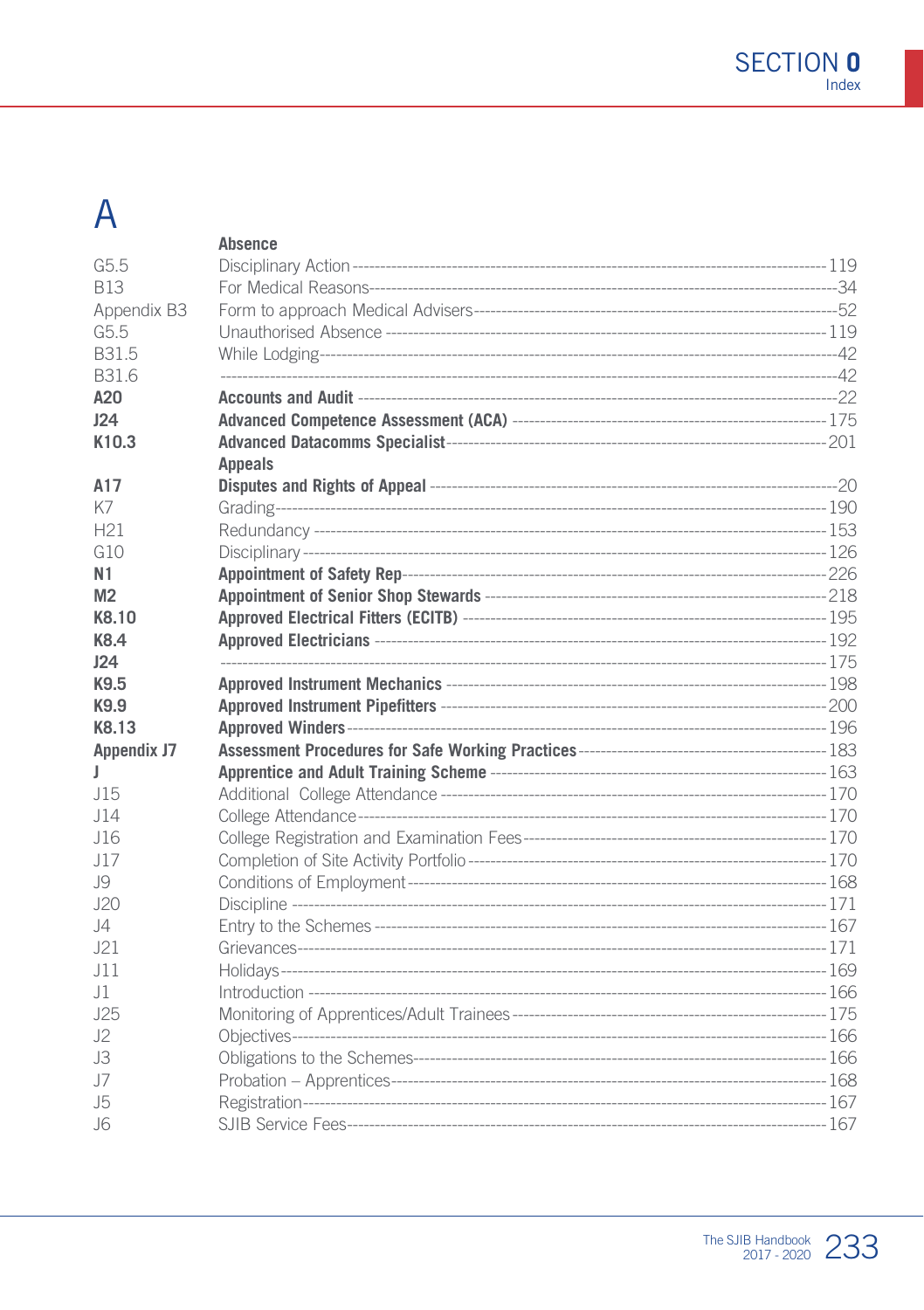# $A$  (continued)

| J23         |  |
|-------------|--|
| Appendix J2 |  |
| 122         |  |
| Appendix J1 |  |
| J18         |  |
| .18         |  |
| .113        |  |
| .119        |  |
| .110        |  |
| .112        |  |

### $\overline{B}$

| <b>B1</b>        |  |
|------------------|--|
| E <sub>5</sub>   |  |
| F <sub>5</sub> 3 |  |
| F <sub>54</sub>  |  |
| F <sub>52</sub>  |  |
| E5.5             |  |
| F <sub>5</sub> 1 |  |
| <b>B14</b>       |  |
| B <sub>3</sub>   |  |
| A                |  |

# $\overline{C}$

| <b>B22</b>      |                                                                                                    |  |
|-----------------|----------------------------------------------------------------------------------------------------|--|
| <b>B29</b>      |                                                                                                    |  |
| C <sub>2</sub>  |                                                                                                    |  |
| C <sub>4</sub>  |                                                                                                    |  |
| C <sub>5</sub>  |                                                                                                    |  |
| C <sub>6</sub>  |                                                                                                    |  |
| C <sub>7</sub>  |                                                                                                    |  |
| C <sub>8</sub>  |                                                                                                    |  |
| C <sub>3</sub>  |                                                                                                    |  |
| C10             | Code of Good Practice for the Temporary Use of Labour-Only Sub Contractors--------------- 67       |  |
| C10.3           |                                                                                                    |  |
| C <sub>11</sub> | Code of Good Practice for the Temporary Use of Self-Employed Labour --------------------------- 68 |  |
| C12             |                                                                                                    |  |
| C12.3(b)        |                                                                                                    |  |
| G5              |                                                                                                    |  |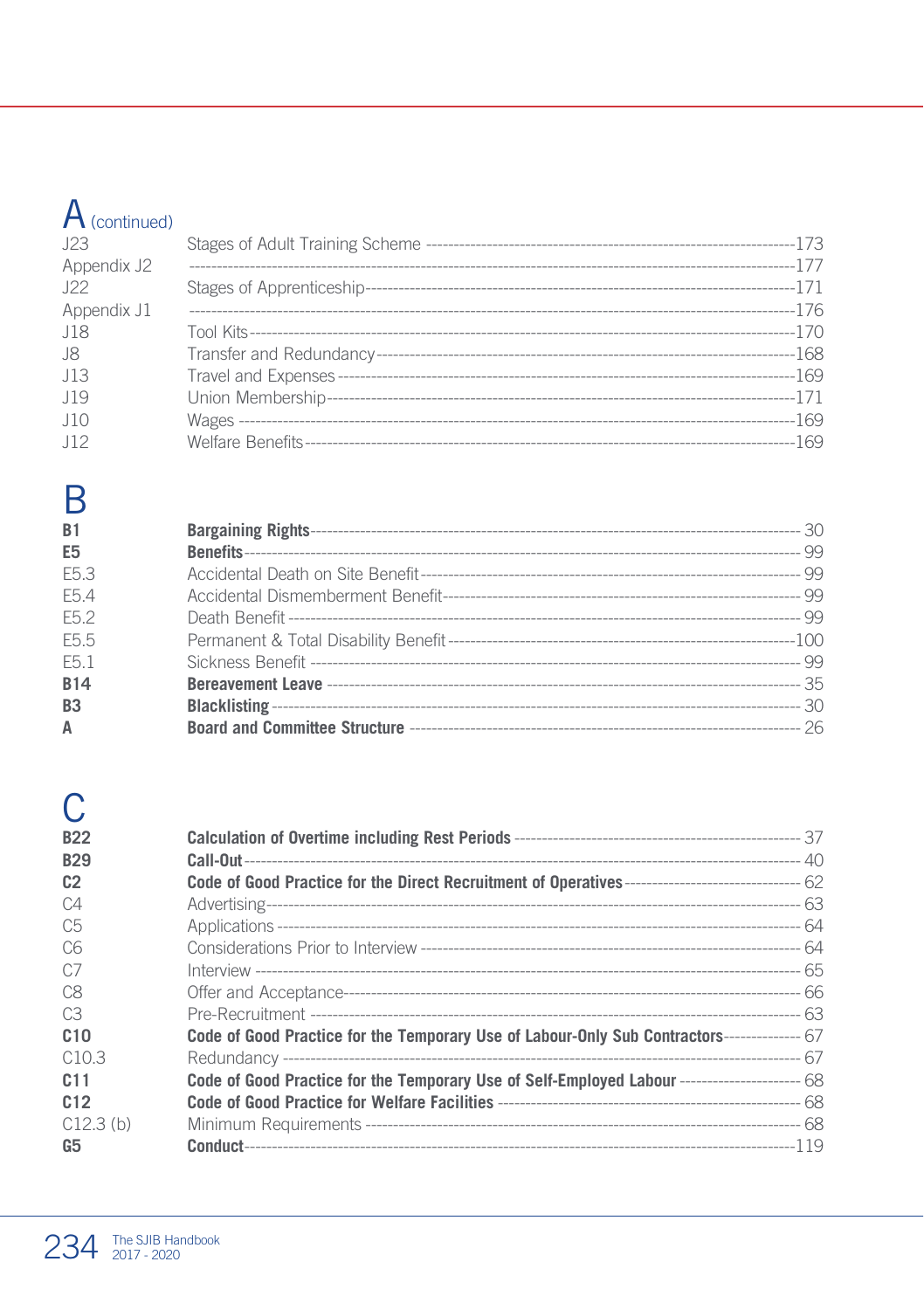| $\mathbf{L}$   |  |
|----------------|--|
| 12             |  |
| $\overline{6}$ |  |
| Appendix L2    |  |
| 17             |  |
| 13             |  |
| Appendix L1    |  |
| 1              |  |
| $\lfloor 4$    |  |
| G9.3           |  |

#### $\overline{D}$

| K10.6              |                                                                                                       |  |
|--------------------|-------------------------------------------------------------------------------------------------------|--|
| K <sub>10.7</sub>  |                                                                                                       |  |
| K10.8              |                                                                                                       |  |
| K <sub>10.1</sub>  |                                                                                                       |  |
| K <sub>10.2</sub>  | Datacomms Specialists - Certified Network Cable Installer (CNCI) ---------------------------------201 |  |
| K10.4              |                                                                                                       |  |
| K10.5              | <b>Datacomms Technicians - Certified Network Infrastructure Technician (CNIT)</b> -------------202    |  |
| G                  |                                                                                                       |  |
| 120                |                                                                                                       |  |
| <b>B4</b>          |                                                                                                       |  |
| C <sub>14</sub>    |                                                                                                       |  |
| Appendix C3        |                                                                                                       |  |
| A17                |                                                                                                       |  |
| G6                 |                                                                                                       |  |
| <b>Appendix G7</b> |                                                                                                       |  |
| Annex G7           |                                                                                                       |  |
| G10                |                                                                                                       |  |
| H <sub>21</sub>    |                                                                                                       |  |

### E

| K8.9<br>K8.2   |                                                                     |  |
|----------------|---------------------------------------------------------------------|--|
| Appendix J5    |                                                                     |  |
| <b>B40</b>     | Employment in England, Wales, Northern Ireland, The Isle of Man and |  |
|                |                                                                     |  |
| <b>B2</b>      |                                                                     |  |
| H <sub>8</sub> |                                                                     |  |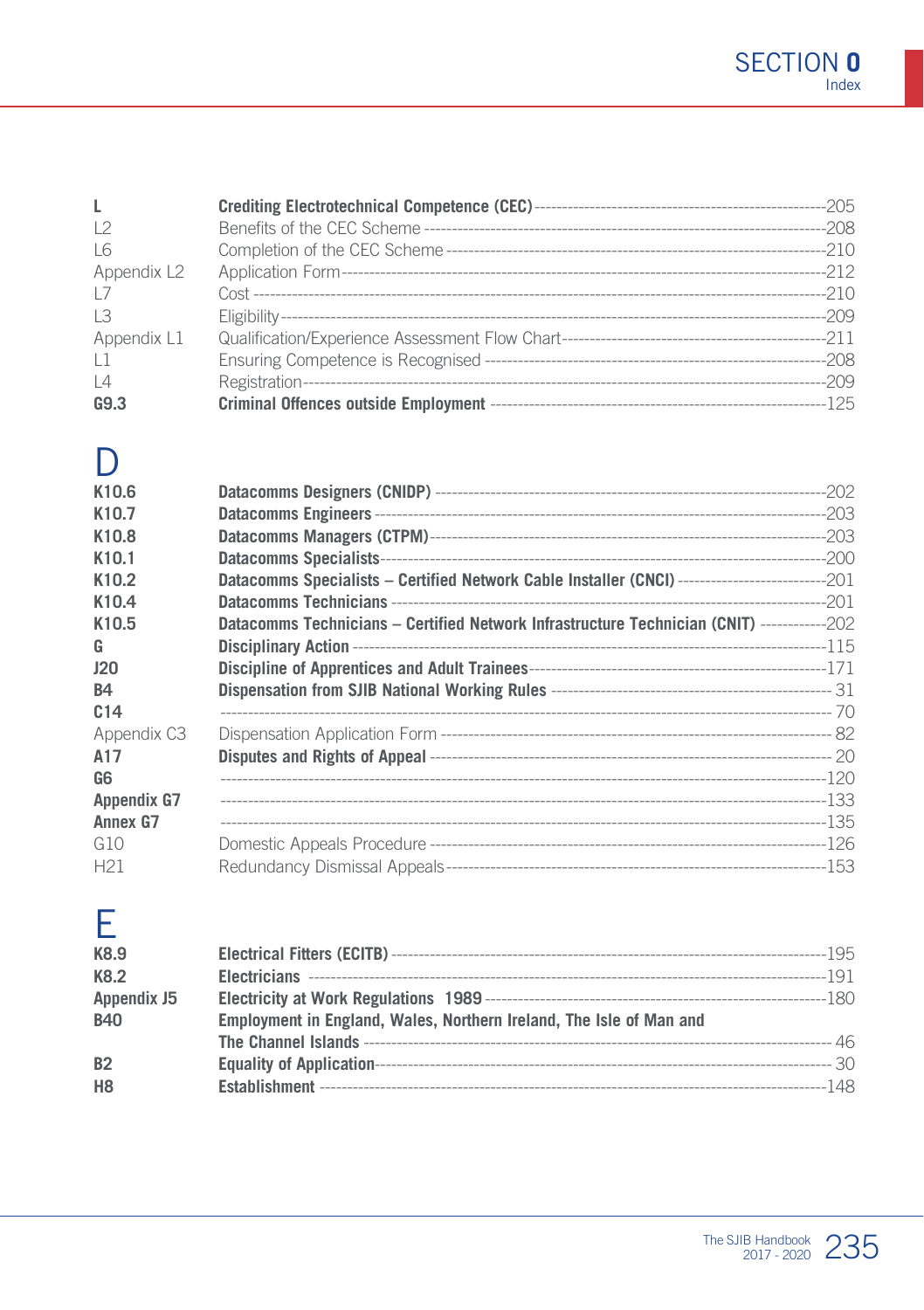| J17.1      |  |
|------------|--|
| J22.3      |  |
| J23.3      |  |
| <b>B28</b> |  |
| A          |  |

G  $K1$ **B7**  $\mathsf K$ K7

K8 K<sub>2</sub>  $\overline{A}$ 

# $\overline{\mathsf{H}}$

| <b>Appendix B4</b> |  |
|--------------------|--|
| D                  |  |
| D20                |  |
| D <sub>5</sub>     |  |
| .111               |  |
| D4                 |  |
| D.3                |  |
| D <sub>8</sub>     |  |
| D7                 |  |
| D13                |  |
| D <sub>18</sub>    |  |
| D6                 |  |
| D10                |  |
| D12                |  |
| D11                |  |
| D2                 |  |
| D <sub>14</sub>    |  |
| D <sub>15</sub>    |  |
| D <sub>16</sub>    |  |
| D <sub>17</sub>    |  |
| D <sub>19</sub>    |  |
| B                  |  |
| <b>B28</b>         |  |
| B <sub>9</sub>     |  |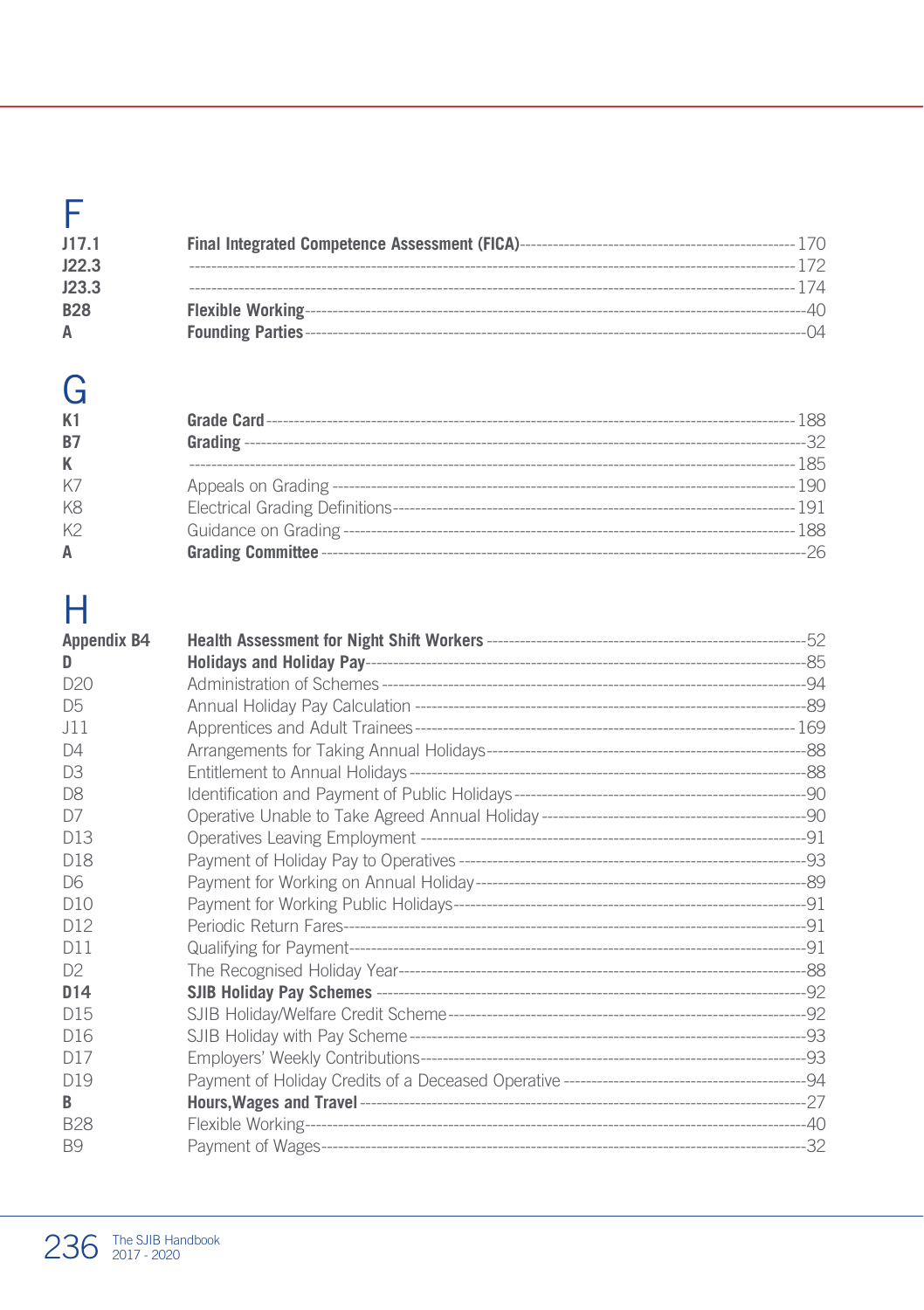| <b>B24</b>     | --38 |
|----------------|------|
| <b>B25</b>     | -38  |
| <b>B10</b>     | -33  |
| <b>B11</b>     | -33  |
| <b>B12</b>     | -34  |
| B <sub>8</sub> | -32  |

# Ī

| <b>N5</b>          |                                                                     |  |
|--------------------|---------------------------------------------------------------------|--|
| C15                |                                                                     |  |
| C15.3              |                                                                     |  |
| C154               |                                                                     |  |
| C15.5              |                                                                     |  |
| C156               |                                                                     |  |
| C151               |                                                                     |  |
| C152               |                                                                     |  |
| K8.11              |                                                                     |  |
| K9.7               |                                                                     |  |
| K9.4               |                                                                     |  |
| K9.8               |                                                                     |  |
| K9.3               |                                                                     |  |
| <b>Appendix J6</b> | Isolation Procedures for Safe Working on Extra-Low and Low Voltages |  |
|                    |                                                                     |  |

#### $\overline{\mathsf{J}}$ **B6**

| .<br>Jurisdiction |
|-------------------|
|-------------------|

#### Ī

| K8.1              |  |
|-------------------|--|
| <b>B34</b>        |  |
| B                 |  |
| Appendix B5       |  |
| B30               |  |
| <b>B31</b>        |  |
| Appendix B1       |  |
| B <sub>31</sub> 4 |  |
| B <sub>315</sub>  |  |
| B <sub>32</sub>   |  |
| <b>B33</b>        |  |
| Appendix B6       |  |
|                   |  |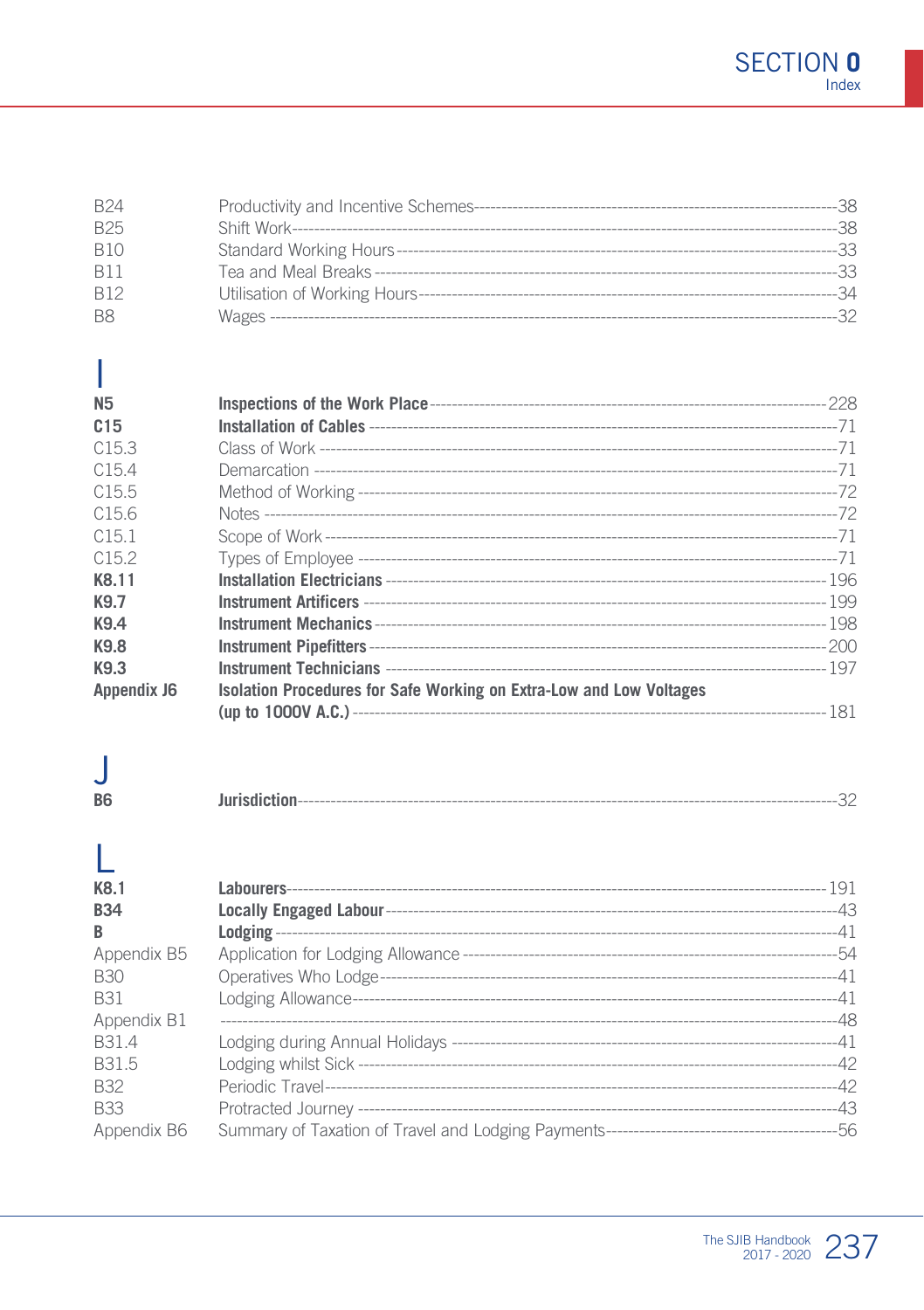# M

| <b>B36</b>         |  |
|--------------------|--|
| <b>B18</b>         |  |
| B30.3              |  |
| B <sub>34.1</sub>  |  |
| <b>Appendix B1</b> |  |
| <b>Appendix B6</b> |  |
| A <sub>5</sub>     |  |
| A7                 |  |
| A6                 |  |

# $\overline{\mathsf{N}}$

| A9  |                                                                                             |  |
|-----|---------------------------------------------------------------------------------------------|--|
| A23 |                                                                                             |  |
| A   |                                                                                             |  |
| A24 |                                                                                             |  |
| A14 |                                                                                             |  |
| A22 |                                                                                             |  |
| A17 |                                                                                             |  |
| A15 |                                                                                             |  |
| A19 |                                                                                             |  |
| AA  |                                                                                             |  |
| A12 |                                                                                             |  |
| A10 |                                                                                             |  |
| A11 |                                                                                             |  |
| A13 | Provisions Generally Applicable to Other Committees of the National Board ---------------17 |  |
| A16 |                                                                                             |  |
| A18 |                                                                                             |  |

# $\overline{O}$

| <b>B19</b>        |  |
|-------------------|--|
| <b>B22</b>        |  |
| B28.2 (d)         |  |
| B25.1(g)          |  |
| B25.1 (e)         |  |
| B <sub>20.4</sub> |  |
| <b>B20</b>        |  |
| B <sub>21</sub>   |  |
|                   |  |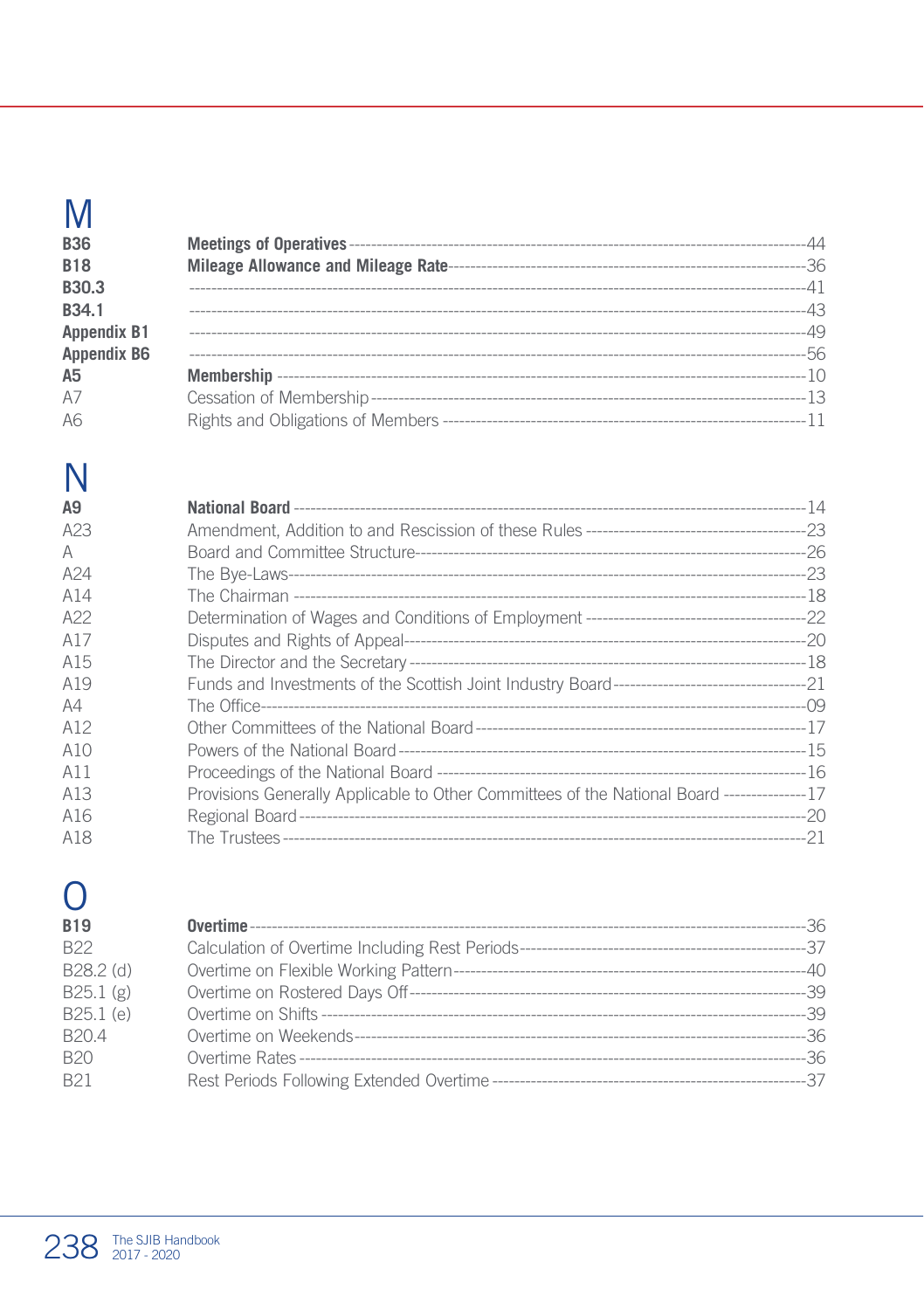# $P_{\text{eff}}$

| F11                |  |
|--------------------|--|
| B <sub>9</sub>     |  |
| <b>B32</b>         |  |
| F                  |  |
| F12                |  |
| F <sub>2</sub>     |  |
| F <sub>5</sub>     |  |
| F <sub>8</sub>     |  |
| F10                |  |
| F1                 |  |
| F9                 |  |
| F11                |  |
| F4                 |  |
| F <sub>3</sub>     |  |
| F <sub>13</sub>    |  |
| Appendix F1        |  |
| F7                 |  |
| F <sub>6</sub>     |  |
| <b>Appendix C1</b> |  |
| <b>Appendix C2</b> |  |
| .J7                |  |
| G9.4               |  |
| <b>B24</b>         |  |
| <b>B35</b>         |  |
| E4.2               |  |

#### R

| <b>B38</b><br><b>B27</b><br>H<br>C13 |  |
|--------------------------------------|--|
| H <sub>21</sub>                      |  |
| H6                                   |  |
| H7                                   |  |
| H <sub>12</sub>                      |  |
| H <sub>15</sub>                      |  |
| <b>H8</b>                            |  |
| H4                                   |  |
| H <sub>16</sub>                      |  |
| H1                                   |  |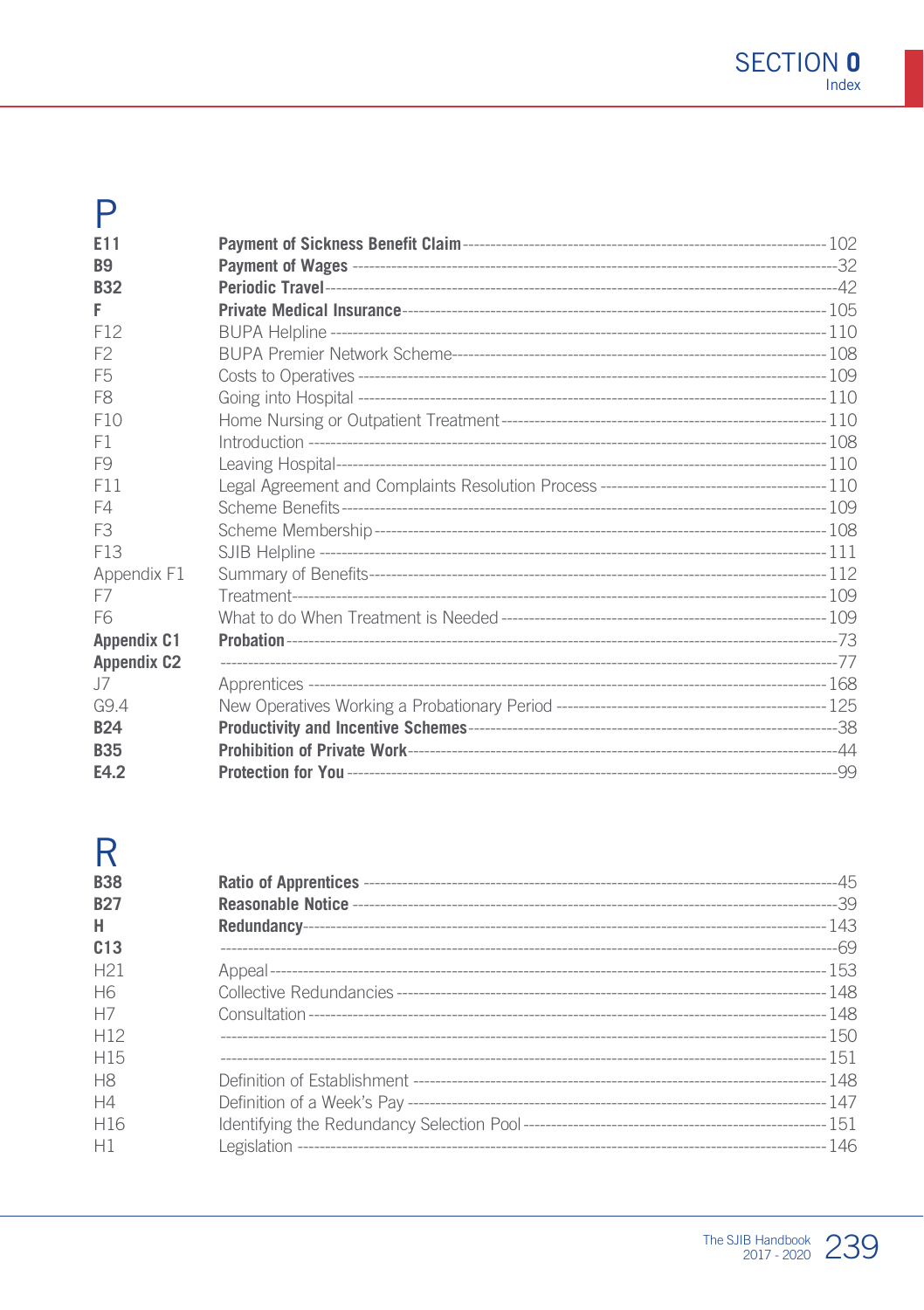# R (continued)

| H20                     |  |
|-------------------------|--|
| H10                     |  |
| Appendix H1             |  |
| Appendix H <sub>2</sub> |  |
| H <sub>3</sub>          |  |
| H <sup>2</sup>          |  |
| Appendix H3             |  |
| Appendix H4             |  |
| Appendix H6             |  |
| Appendix H5             |  |
| H <sub>17</sub>         |  |
| H11                     |  |
| A16                     |  |
| <b>B23</b>              |  |

# S

| <b>B39</b>        |  |
|-------------------|--|
| G5.11             |  |
| N <sub>5</sub>    |  |
| B <sub>39.7</sub> |  |
| B39.8             |  |
| G5.11(b)          |  |
| G5.12             |  |
| N6                |  |
| N                 |  |
| N1                |  |
| N7                |  |
| N <sub>3</sub>    |  |
| N <sub>2</sub>    |  |
| N4                |  |
| A                 |  |
| <b>B25</b>        |  |
| $B25.1$ (d)       |  |
| $B25.1$ (b)       |  |
| $B25.1$ (a) (i)   |  |
| Appendix B4       |  |
| B25.1(a)          |  |
| B25.1 (e)         |  |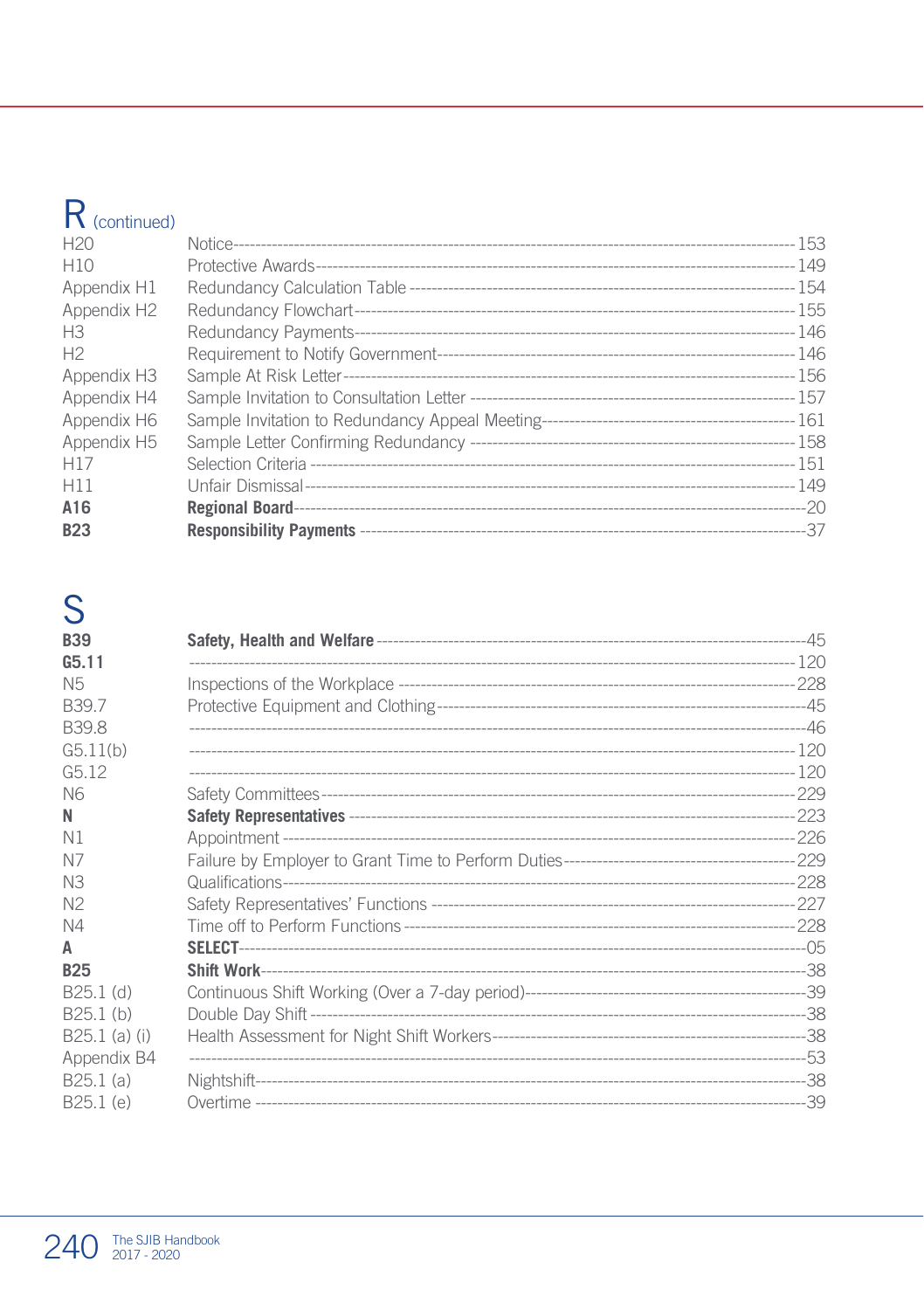| <b>B27</b>       |  |
|------------------|--|
| B25.1(c)         |  |
| <b>B26</b>       |  |
| <b>B16</b>       |  |
| M                |  |
| M <sup>2</sup>   |  |
| M4               |  |
| M <sub>6</sub>   |  |
| M <sub>3</sub>   |  |
| M <sub>5</sub>   |  |
| M7               |  |
| R <sub>13</sub>  |  |
| F9               |  |
| Appendix B1      |  |
| F11              |  |
| D7               |  |
| B <sub>315</sub> |  |
| B <sub>316</sub> |  |
| B <sub>206</sub> |  |
| E <sub>5.1</sub> |  |
| 117              |  |
| А                |  |
| Е                |  |
| F <sub>13</sub>  |  |
| F <sub>3</sub>   |  |
| E1               |  |
| <b>B10</b>       |  |
| G8.9             |  |
| G7.4             |  |

# $\top$

| <b>B11</b>         |  |
|--------------------|--|
| K8.6               |  |
| C10                |  |
| C <sub>11</sub>    |  |
| J18                |  |
| <b>Appendix B7</b> |  |
| <b>B37</b>         |  |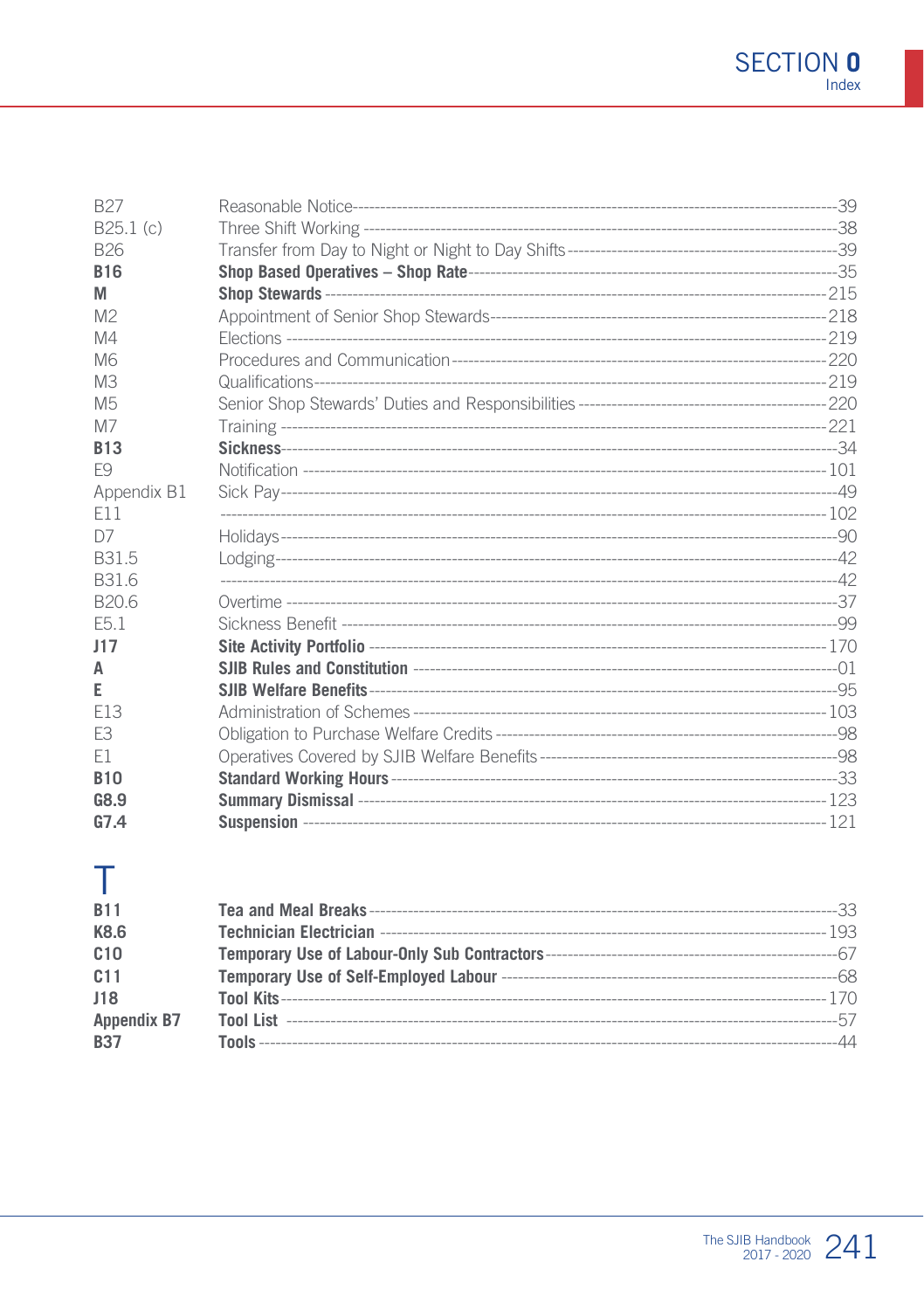# $\mathsf T$  (continued)

| B               |  |
|-----------------|--|
| B18.3           |  |
| <b>B30</b>      |  |
| <b>B18</b>      |  |
| Appendix B1     |  |
| Appendix B6     |  |
| R <sub>17</sub> |  |
| Appendix B1     |  |
| <b>B32</b>      |  |
| <b>B33</b>      |  |
| Appendix B6     |  |

# $\bigcup$

|                | Union |       |
|----------------|-------|-------|
| .119           |       |       |
| M <sub>1</sub> |       |       |
| M4             |       | 219   |
| A3             |       | - 06. |

# W

| B <sub>8</sub>     |                      |  |
|--------------------|----------------------|--|
| B <sub>9</sub>     |                      |  |
| Appendix B1        |                      |  |
| E4                 |                      |  |
| F4 2               |                      |  |
| F4 1               |                      |  |
| K8.12              |                      |  |
| B                  | <b>Working Hours</b> |  |
| <b>B10</b>         |                      |  |
| <b>B11</b>         |                      |  |
| <b>B12</b>         |                      |  |
| <b>B5</b>          |                      |  |
| Appendix B2        |                      |  |
| C9                 |                      |  |
| <b>Appendix C1</b> |                      |  |
| <b>Appendix C2</b> |                      |  |